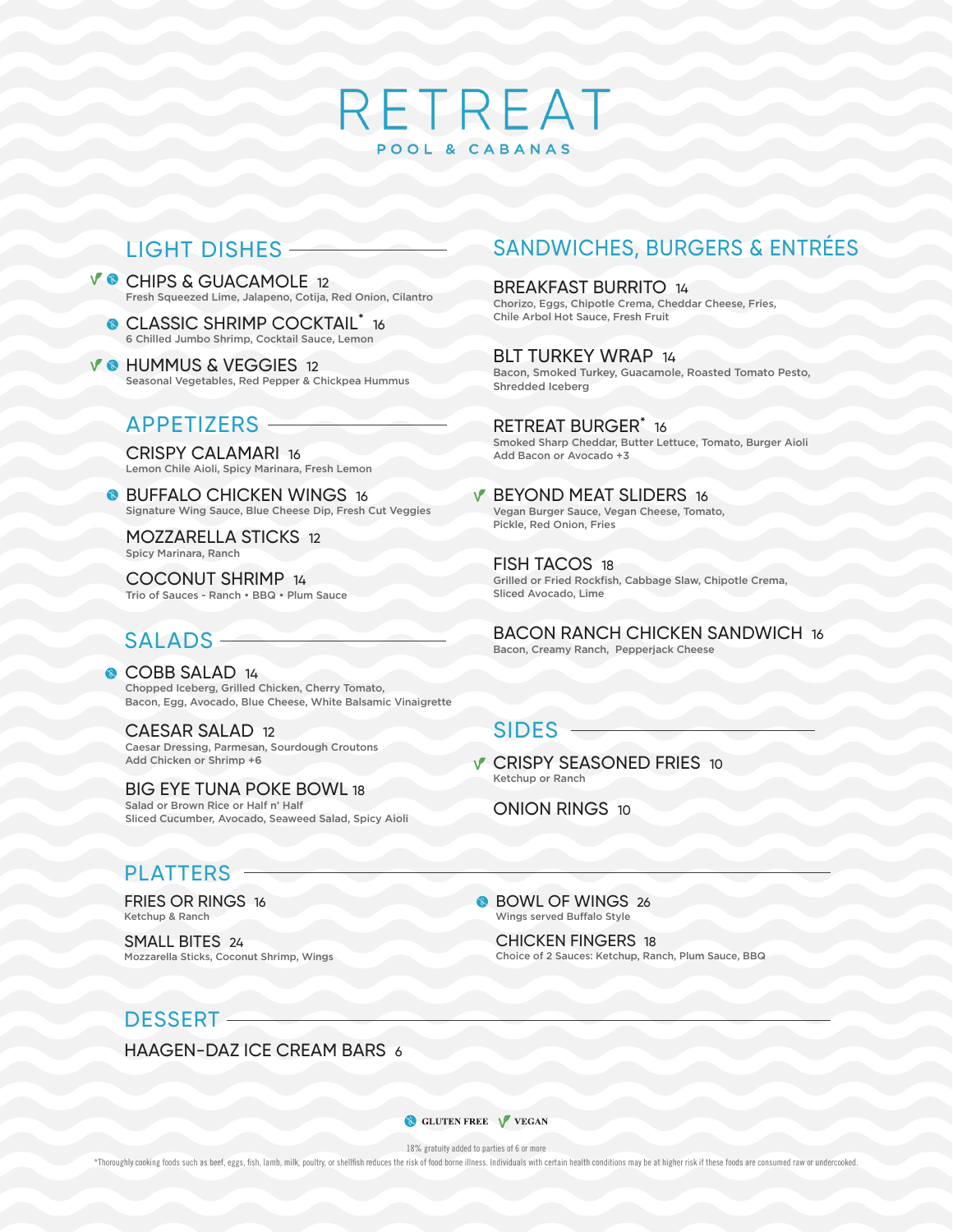

Glass 15 | Souvenir Cup 28 | Pitcher 75

GOOD MORNING 50 Bleu Vodka, House Bloody Mix, Lime, Bitters, Olives

FRESCA FIZZ Grey Goose Vodka, Raspberries, Lemon, Mint, Chandon Brut Sparkling Wine

DEHESA PUNCH Captain Morgan Spiced Rum, Malibu Rum, Pineapple, Orange, Grenadine

**MICHELADA** Pacifico, House Bloody Mix, Lime, Tajin

Mules Glass 15 | Souvenir Cup 28 | Pitcher 75

BLACKBEARD'S DELIGHT Makers Mark Bourbon, Blackberry, Lime, Mint, Ginger Beer

# Margaritas

Glass 15 | Souvenir Cup 28 | Pitcher 75

MARGARITA (AVAILABLE FROZEN) Hornitos Plata Tequila, Lime, Agave Nectar Make it a Cadillac - Add a Shot of Grand Marnier +3 Strawberry Margarita +3

#### PABLO CHACON Don Julio Blanco Tequila, Passion Fruit, Jalapeno, Lime, Agave Nectar

DON SANDIA Casamigos Blanco Tequila, Watermelon Juice, Lemon, Mint

#### Mojitos Glass 15 | Souvenir Cup 28 | Pitcher 75

**TRADITIONAL** Bacardi Superior Rum, Lime, Mint, Seltzer

#### PASSION FRUIT MOJITO Cruzan Aged Rum, Passion Fruit, Lime, Mint, Seltzer

#### DRAFT BEERS

| Coors Light, Colorado 4.2%                       |   |
|--------------------------------------------------|---|
| Pacifico, Mexico 4.5%                            |   |
| Sycuan IPA, San Diego 6.3%                       | 8 |
| Modern Times Orderville Hazy IPA, San Diego 7.2% | 8 |
| Shock Top, Colorado, 5.2%                        | 8 |
| Sycuan Blonde, San Diego 5.4%                    |   |

#### CAN BEERS

| Corona, Mexico 4.6%                   |                |
|---------------------------------------|----------------|
| Budlight, Missouri 4.2%               | 7              |
| Michelob Ultra, Missouri 4.2%         |                |
| Sycuan IPA, San Diego 6%              | $\overline{7}$ |
| Sycuan Blonde, San Diego 5.5%         | 7              |
| Stone IPA, San Diego 6.9%             |                |
| White Claw, Black Cherry, Chicago, 5% | 9              |
| White Claw Mango, Chicago, 5%         | 9              |
| O'douls Non-Alcoholic, Missouri       | 6              |
|                                       |                |

#### BUCKET OF BEER (6)

| Pick (6)          |  |  |
|-------------------|--|--|
| <b>White Claw</b> |  |  |

### SPARKLING WINES

| Beau Joie, Brut           | 18       |  |
|---------------------------|----------|--|
| Beau Joie, Rose           | 20       |  |
| Mumm Napa Brut Rose, Napa | 15<br>60 |  |
| Chandon Brut, Napa        |          |  |

### ROSÉ WINES

#### WHITE WINES

| Brancott Sauvignon Blanc, Marlborough |  |
|---------------------------------------|--|
| Jordan Chardonnay, California         |  |

#### RED WINES

| Ferrari Carano Merlot, Sonoma          | 1/2 | - 38 |
|----------------------------------------|-----|------|
| Justin Cabernet Sauvignon, Paso Robles | 15. | - 60 |

Kim Crawford Sauvignon Blanc or Rosé 250ml Can Individual 12 | Bucket of (4) 40